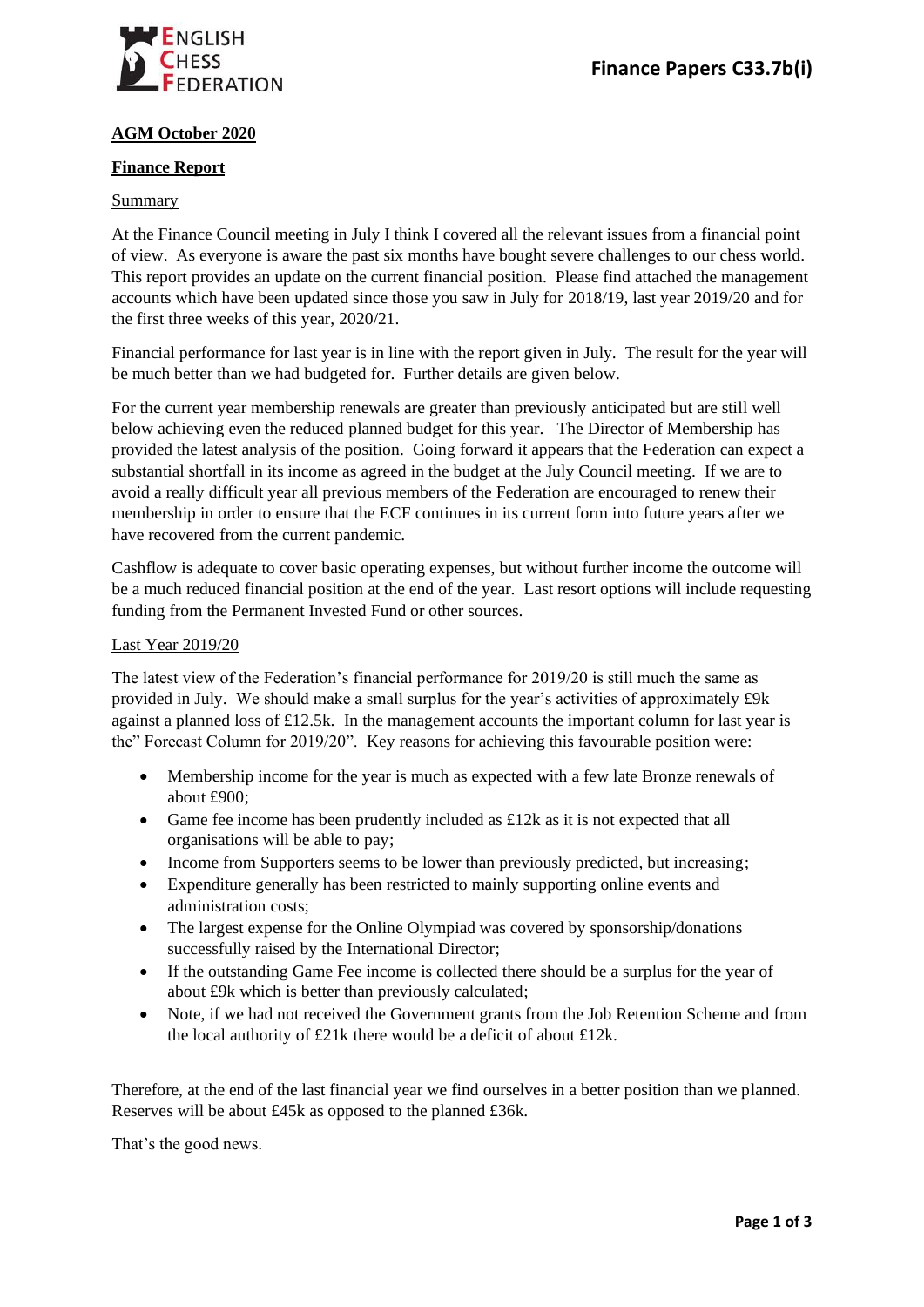

# Current Year 2020/21

This year has only just begun, but the key metrics which we need to watch are membership income and game fee.

As at  $23<sup>rd</sup>$  September membership income received is £94.2k. This compares with £129.9k this time last year. So, there has been a distinct fall in members joining at this stage of the year. The membership numbers are given in the attachment.

At the July Finance Council, the proposed budget had the following:

| $\overline{\phantom{0}}$ | Membership income                          | £161.2 $k$ |
|--------------------------|--------------------------------------------|------------|
| $\overline{\phantom{0}}$ | Game fee from clubs, leagues, and Congress | £ $9.6k$   |
|                          | Total                                      | £170.8 $k$ |
|                          | Collected so far                           | £94.2k     |

I cannot see that we will collect much of the game fee this year.

To date we have collected about 55% of the income we budgeted. There is a further £76.6k to collect over the next 8 months to the end of June. That is £9.5k per month. Last year in the same period we received £94k (membership £74k; game fee £20k) in the same period of 8 months. That was £11.75k per month. I am certain we will not receive that amount of income over the next 8 months. Most of the keen members will have joined, some because it is what they do each year and some to support the ECF. However, I believe the rate of renewals will be much lower over the next 8 months. The recent Government rules on socialising etc have not helped. The receipts of membership income over the first three weeks of September illustrate the point:

|      | 1st week | $2nd$ week | $3rd$ week |
|------|----------|------------|------------|
| 2019 | £22,463  | £10,590    | £8,218     |
| 2020 | £ 8,217  | £ $8,133$  | £ 1,794    |

This is all uncertain and unknowable territory. The outcome appears to indicate that the target income of £170.8k is unlikely to be met. At this point in time we do not know the size of the shortfall, but the Board should plan for a reduction in the income to be received.

# **Outlook**

The Federation faces a challenging time with the prospects of shutdown of over the board chess limiting activities very much to online and training activities. There will be a substantial fall in income unless the current crisis is resolved soon. At the time of writing the cash position is adequate to continue the basic level of activities into 2021: